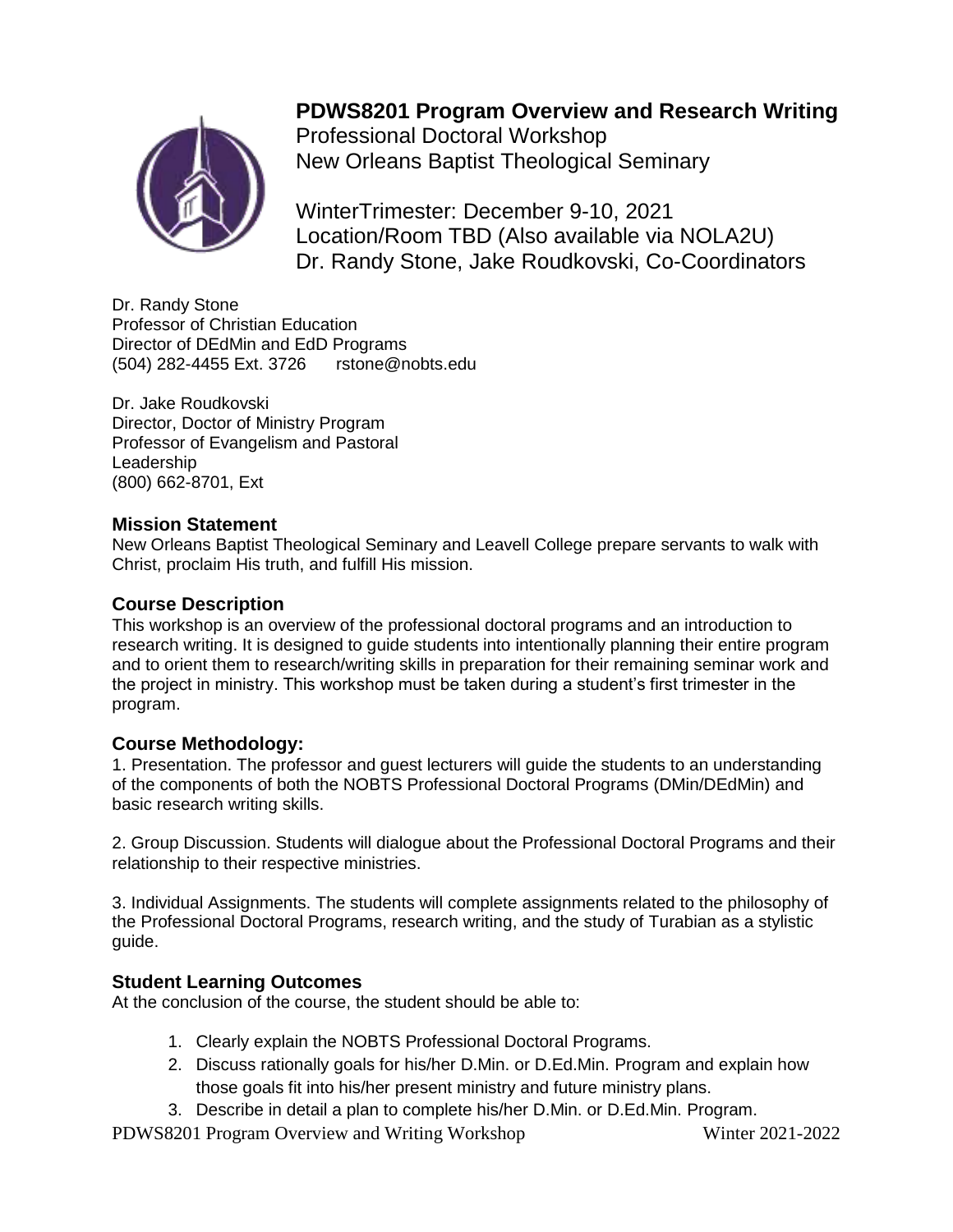- 4. Effectively utilize the New Orleans Seminary Style Guide and current Turabian (8th ed.) as a stylistic guide for research writing.
- 5. Demonstrate basic writing skills.

## **Required Textbooks**

Books may be ordered from your choice of bookstores or online sources. The Handbooks and writing resources are available for download on the Professional Doctoral Program Website. <https://www.nobts.edu/cme/current-students/resources.html>

Turabian, Kate L. *A Manual for Writers of Term Papers, Theses, and Dissertation, 8*th ed. Chicago: University of Chicago Press, 2013.

Wilson, Jim and Earl Waggoner*. A Guide to Theological Reflection.* Grand Rapids: MI: Zondervan Academic. 2020

*Doctor of Ministry Handbook*

[http://www.nobts.edu/\\_resources/pdf/cme/Student%20Resources/catalogs-handbooks](http://www.nobts.edu/_resources/pdf/cme/Student%20Resources/catalogs-handbooks-courses/Dmin%20Handbook%20August%202017.pdf)[courses/Dmin%20Handbook%20August%202017.pdf](http://www.nobts.edu/_resources/pdf/cme/Student%20Resources/catalogs-handbooks-courses/Dmin%20Handbook%20August%202017.pdf)

or

*Doctor of Educational Ministry Handbook.*

[http://www.nobts.edu/\\_resources/pdf/cme/Student%20Resources/catalogs-handbooks](http://www.nobts.edu/_resources/pdf/cme/Student%20Resources/catalogs-handbooks-courses/DEdMin%20Handbook.pdf)[courses/DEdMin%20Handbook.pdf](http://www.nobts.edu/_resources/pdf/cme/Student%20Resources/catalogs-handbooks-courses/DEdMin%20Handbook.pdf)

#### **Recommended Textbook**

Booth Wayne C., Gregory G. Colomb, and Joseph M. Williams. *The Craft of Research.* 4 th ed. Chicago: University of Chicago Press, 2016. (ISBN: 978-0226239736)

#### **Course Requirements:**

- *1.* **Program Handbook Reading:** Each student will read thoroughly the *Doctor of Ministry Handbook* **or** the *Doctor of Educational Ministry Handbook* (whichever is applicable) and be prepared to discuss it during all workshop sessions. The handbooks may be downloaded from the ProDoc website (www.nobts.edu/cme). A statement that the student has completely read the handbook must be included with assignment #4.
- 2. **QQTP (Questions, Quotes and Talking Points)**. Students will read *A Guide to Theological Reflection* and submit 10 annotated Questions, Quotes and Talking Points from the book. An "annotation" is a brief paragraph (3-5 sentences) describing the significance or application of the QQTP. Parenthetical citations from the text are permitted for this assignment. You will post the paper under Assignments (in Blackboard). A header with name, seminar, assignment and date is acceptable (rather than a title page.)
- 3. **Writing Textbook:** Review and be prepared to discuss *both A Manual for Writers of Term Papers, Theses, and Dissertations* (Give particular attention to chapters 20-25). Students should be familiar with the fundamentals of academic writing by the first workshop session.
- 4. **Intentional Plan for Completing the Degree:** Each student will submit a 4-6 page (typed, double-spaced) paper describing an intentional plan for the completion of the

PDWS8201 Program Overview and Writing Workshop Winter 2021-2022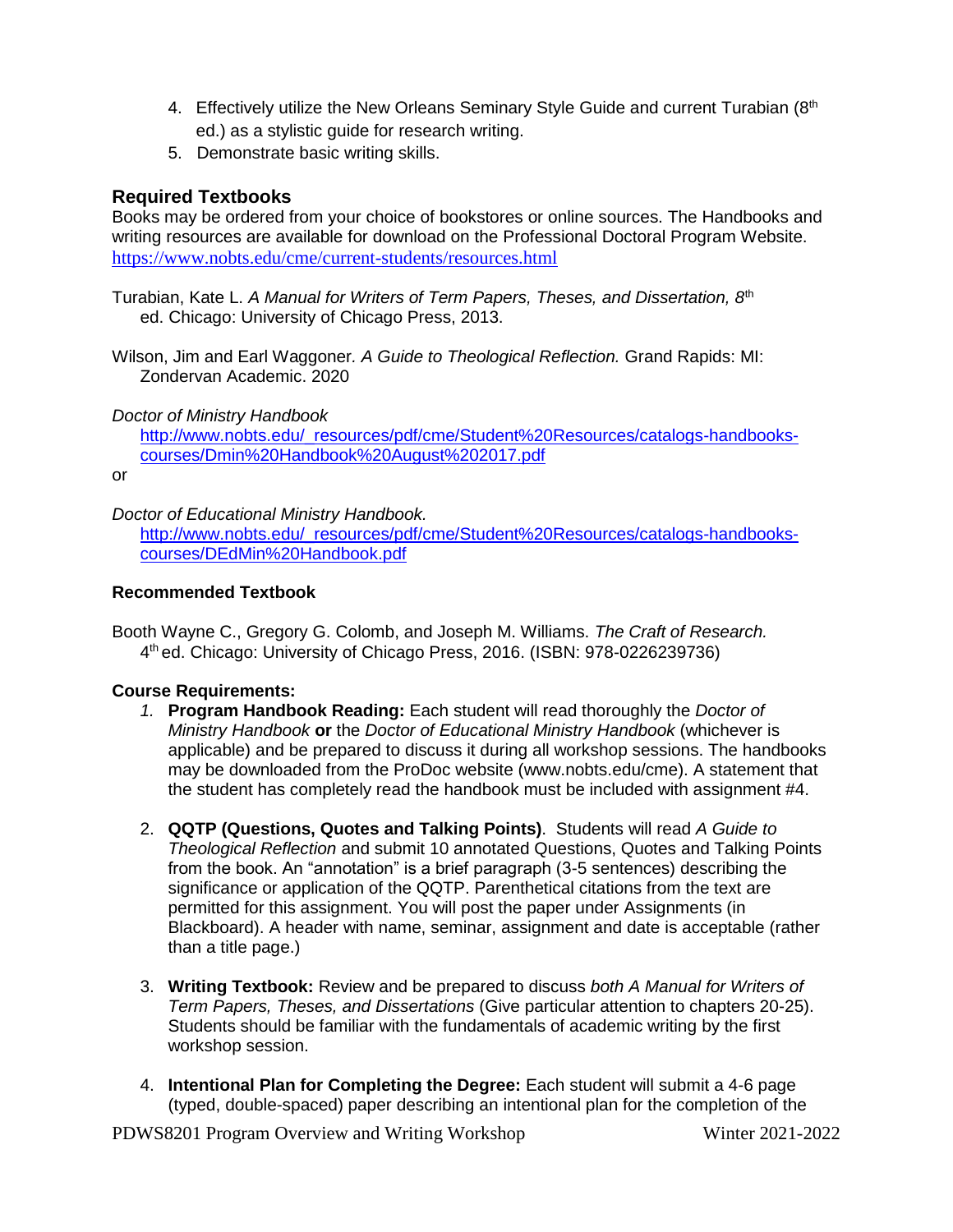Professional Doctoral Program. Components of the paper should include: (1) the relationship of the program and your specialization to current and future ministry; (2) two or three personal growth goals; (3) several seminars you might like to take and a rationale for each; (4) specialized directed studies (if any) you might like to develop and a rationale for each; (5) two to three possible project in ministry ideas; and (6) a tentative time schedule for anticipated completion of the program.

First person may be used, but otherwise *Turban writing guidelines* should be followed. Do not use chapter headings but instead use subheadings (Turabian A.2.2.4). The Intentional Plan is due by the day of the workshop and can be submitted through Blackboard. A confirmation the student has read the entire handbook is in Blackboard as well.

5. **Post-Seminar Assignments:** The professor will make two post-seminar assignments at the workshop. One will include video instructional segments to enhance academic writing. The modules will be available in Blackboard at the completion of the workshop. You are expected to complete all of the modules to before a grade will be assigned. The second pertains to your degree completion plan.

#### **Course Evaluation:**

An evaluation of PASS or FAIL is granted for all Professional Doctoral workshops and will be determined jointly by the professors using the following criteria:

1. The student completes all course assignments according to schedule and in a manner reflective of doctoral-level work.

2. The student attends and actively participates in all workshop sessions with a positive and enthusiastic attitude.

3. The student demonstrates a grasp of the make-up of the Professional Doctoral programs and a working knowledge of basic research writing skills.

4. NOTE: Some students who demonstrate inadequate research writing skills may be required to get additional help prior to the project in ministry stage of their program.

#### **Blackboard**

Note to All Students: Blackboard instructions will be reviewed during the workshop presentations. You will be enrolled in the Blackboard class before the program overview workshop. Pre-assignments should be submitted on or before the first day of class. Postassignments should be submitted through BlackBoard on or before the assignment due date.

Use these links to get you started using BlackBoard. Intro: [https://www.youtube.com/watch?v=IKjBxIe\\_138](https://www.youtube.com/watch?v=IKjBxIe_138) Assignments: [https://www.youtube.com/watch?v=oI3X0XW](https://www.youtube.com/watch?v=oI3X0XW-xkI&list=PLontYaReEU1seUE3ACG3sEc3zR7Br7URU)[xkI&list=PLontYaReEU1seUE3ACG3sEc3zR7Br7URU](https://www.youtube.com/watch?v=oI3X0XW-xkI&list=PLontYaReEU1seUE3ACG3sEc3zR7Br7URU)

#### **Class Presentations**

All presentations made during the workshop will be posted in the course at the end of each day and remain available until two months after the end of the trimester. **Students should download presentations and handouts for future use. Research and reference materials should be saved in your personal files.**

PDWS8201 Program Overview and Writing Workshop Winter 2021-2022